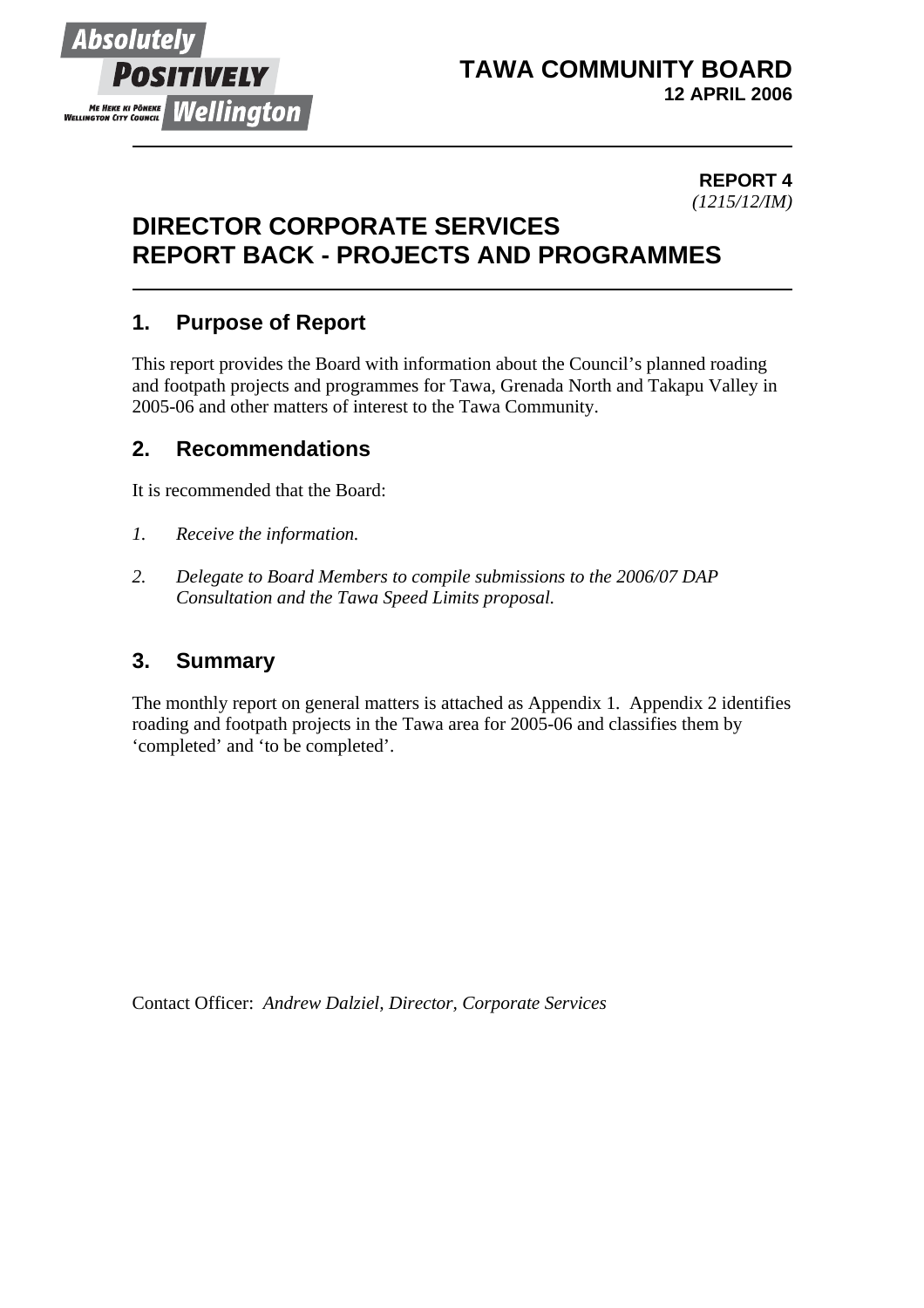# **Appendix 1**

#### **Tawa Community Board Monthly Report – April 2006**

#### **Grenada to Petone Roading Link and a Structure Plan for Lincolnshire Farm**

A decision on when to construct a link road from Grenada to the Hutt Valley will be influenced by the outcomes of the Western Corridor study and an agreement on how and where the road could link to the Hutt Valley. The final decisions on this are expected around July this year. The "Proposed Western Corridor Plan" reported on by the Regional Land Transport Hearings Sub-Committee released in March 2006 recommended the implementation of the 'Transmission Gulley' motorway option. This included a link between Grenada and Gracefield in the Hutt Valley as part of a potential package of works. The study rejected previous proposed alignments with alternative alignments to be investigated.

Transit is continuing work on collating the various potential alignments to investigate whether there is a common section of the route between the Belmont Stream land bridge and Horokiwi Road. Such alignments and the potential to construct part of the road will be considered as part of a structure planning exercise which is currently underway for the area of land called 'Lincolnshire Farm' (roughly the area between Woodridge and Grenada North). This structure plan builds upon previous consultation and the principles of the Northern Growth Management Framework and will be consulted on in late April - early May before being reviewed and reported to Committee in late June for approval for public notification. Following public notification, formal submissions may be made and if necessary, a hearing will be held. The Council will then make a final decision on the proposed plan change.

#### **Other Northern Growth Management Framework (NGMF) Projects**

Wellington City is working to deliver a number of other key projects to implement the NGMF in 2006, including:

- Proposed plan change to the District Plan covering the future development of existing rural land for urban purposes. This will be reported to Committee for approval for notification in June this year.
- A review of the Council's Subdivision Design Guide, which forms part of the District Plan. The reviewed SGD will be reported to Committee for approval for notification in June this year.
- Development of a structure plan for the Lincolnshire Farm area.
- Development of a plan change to allow a new neighbourhood centre at Churton Park on the corner of Lakewood and Westchester.
- Ongoing programme of roading linkages.
- Ongoing programme of constructing track and park linkages.

Further information is available from the Council website.

#### **Walsh land Resource Consent Application**

John Walsh has proposed a new subdivision of the 'Walsh Land' at Greenacres via the Tawa Community Board. This includes a link road between Bing Lucas and Woodman Drive. The consent for this subdivision has now been agreed. The conditions require that the road link be constructed and Bing Lucas Drive be upgraded prior to the bulk of the subdivision being completed. The works to Bing Lucas Drive will result in some disruption to traffic but the road will remain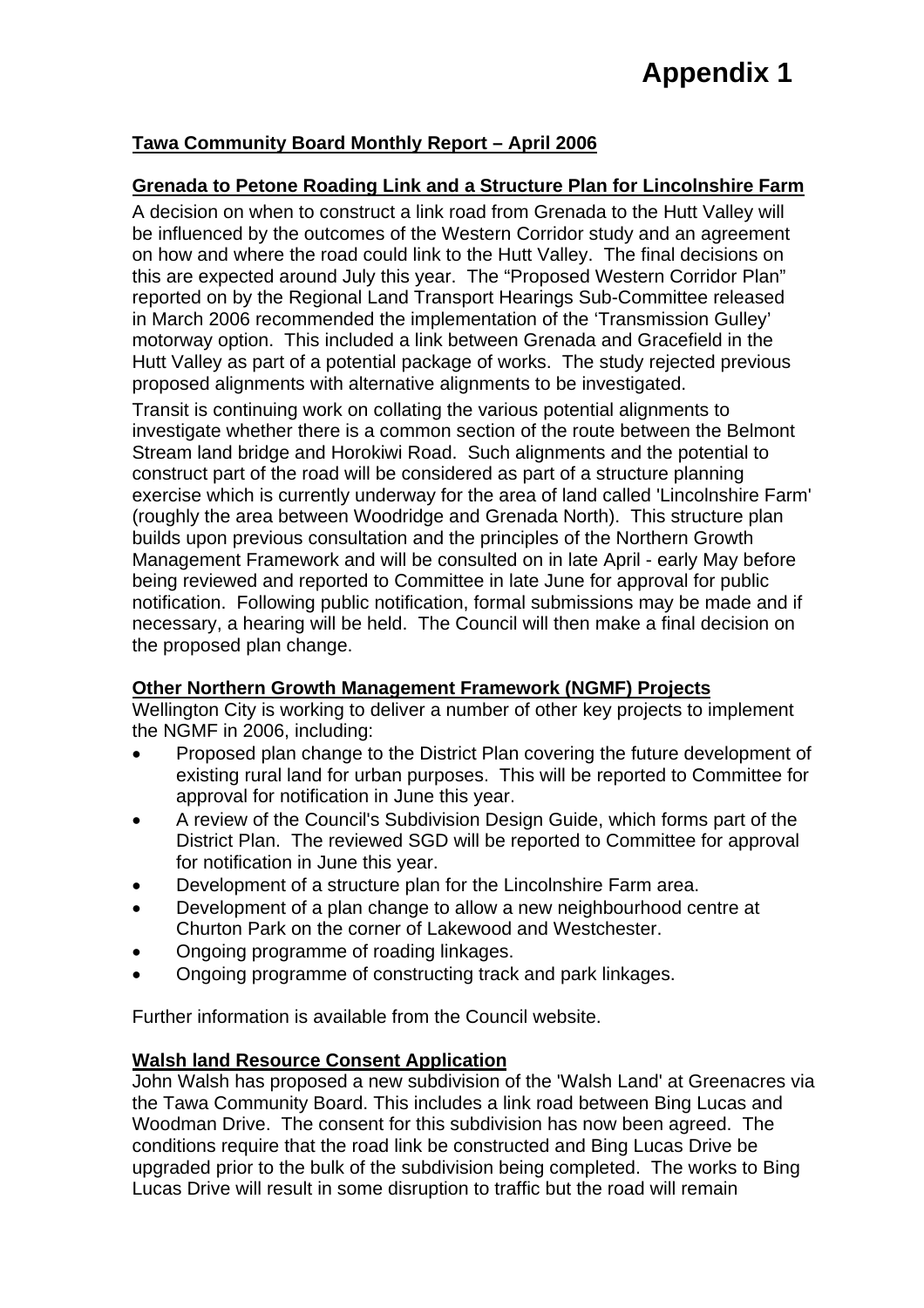accessible for local Bing Lucas Drive residents. Traffic may be delayed at times to ensure the safety of motorist during earthwork operations. The informal link between Woodman Dr and Bing Lucas Dr will not be usable at the start of subdivision work and is expected to open towards Christmas when roading works are complete. As John Walsh is responsible for the subdivision implementation including construction of the link road and improvements to Bing Lucas Drive the timing of these works may therefore change.

#### **Parks and Gardens**

A basket ball hoop has been installed next to the skateboard park area opposite the Tawa pool.

The drainage lines have been turfed on the Soccer Field at Redwood Park.

#### **Public Toilets - Update of Opening Hours**

The toilets for Linden Park are only open when the park is booked and the sports field's facilities are being used.

Willowbank Reserve toilets are open until 9.00pm. The old signage is still up saying that the toilets are open until 7.00pm; this signage will be removed by officers.

#### **Mexted Terrace Stormwater Upgrade**

The Mexted Terrace Project is complete.

#### **Liquor Control Bylaw**

Following discussion with Board members around some concerns they had about the consumption of alcohol in public places in Tawa, a meeting was held with the Tawa Community Constable - Senior Constable Mark Oliver on 8 March 2006 to discuss the Board's issues of concern and to help quantify the problem and provide some advice.

Senior Constable Oliver stated that Police are principally concerned with youth and drinking in places the Council does not have control over, such as privately owned car parking areas behind shops. In relation to youth, Police can issue Liquor Infringement Notices to underage persons caught consuming alcohol. However, with respect to private areas used for alcohol consumption, for example car parks and driveways, a bylaw is not enforceable on private property. Senior Constable Oliver also acknowledged that enforcement of any bylaw would be limited given his hours and the frequency of Porirua Police patrols to the area, so in real terms it is unlikely that a bylaw would be actively enforced. Accordingly, a bylaw does not seem to be the most appropriate way of dealing with these issues.

Senior Constable Oliver suggested that, and officers agree, it would be prudent to take stock of any information the Police could pull together which may help quantify the issue and gauge more exactly the extent of the perceived problem. This would involve Police co-ordinating a "snap shot" of data from the Tawa area by requesting from Porirua Police and the Central Police Communications Centre a focus on accurate recording of the involvement of alcohol in incidents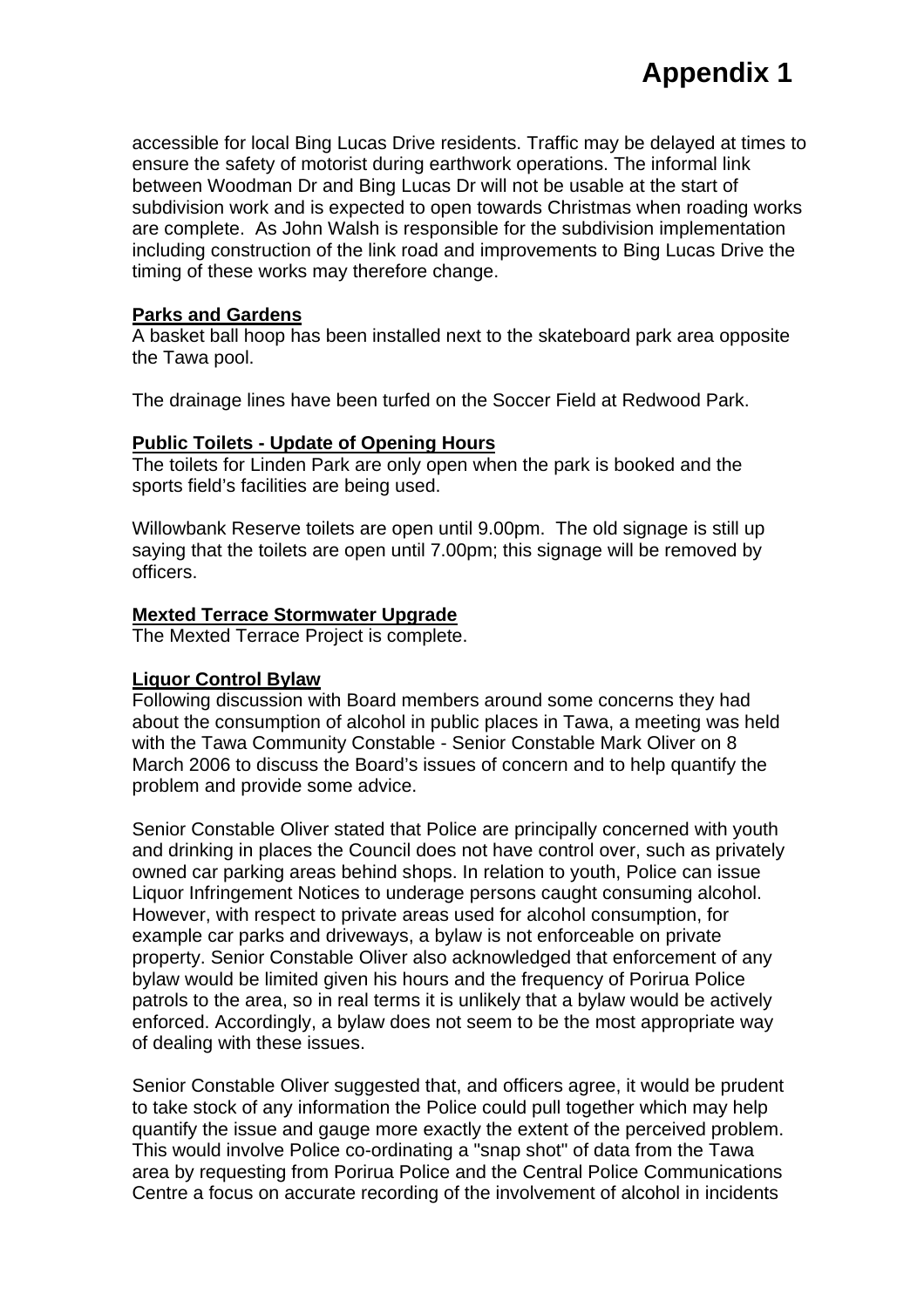responded to in Tawa for a one month period. The timeframe and nights on which this "snap shot" data was to be gathered was to be decided by police.

Officers are waiting for this intelligence data from Police before formalising their advice to the Board. However, at this stage officers do not support a Liquor Control Bylaw for Tawa as an appropriate or justified solution to the perceived problem.

Time was also spent discussing a range of alternative options available to Police and the Community which might be more suited to tackling these issues.

#### **Tawa Pool - Lane Issues**

The Tornadoes Swim Team had three lanes up until Term 4 2004, when it was noticed that only two lanes were ever used for a period of five months, despite having three booked.

The Club then operated on two lanes from Term 4 2004 until Term 3 2005. Tornadoes' numbers in the lanes became problematic again around midway through 2005, which prompted pool management to actively monitor the numbers in the lanes. For the period of June 2005 the numbers in lanes for Tornadoes were monitored and the average number of swimmers over 27 sessions was 4 swimmers per session. It was obvious that Tornadoes were battling to even make sufficient numbers for one lane, let alone two. Tornadoes lane allocation was subsequently reduced form two lanes to one.

The status quo of one lane has remained up to this point in time. As expected, attendance at the pool across all user groups, including Tornadoes, has fluctuated over the summer months. However, historic trends would suggest that these numbers will taper off again over autumn and winter.

Further to the letter of 24 February the Pool Manager contacted the Club (Stuart Gordon) on 31 March who confirmed verbally and later in writing to the Pool Manager that the Tornadoes Swimming Club had made the decision to wind the club up effective from that date.

#### **Tawa Speed Limits Consultation**

Consultation started on Monday 3 April in Tawa on plans to reduce the speed limit to 40km/hr on all streets but the main road (excluding the shopping area which would also reduce to 40km/hr). Brochures have been sent through the post to all Tawa residents and ratepayers and feedback is required by 24 April.

#### **New Zealand Community Boards Forum**

The 2006 New Zealand Community Boards Forum will be held in Lower Hutt City and is being organised by Hutt City Council.

The emphasis of the Forum will be building and strengthening relationships between Community Boards and their Councils. Workshops and topics will address issues that are vitally important to Community Board members throughout the country. The Forum will be held at St Oran's College, Lower Hutt on 14-15 July 2006.